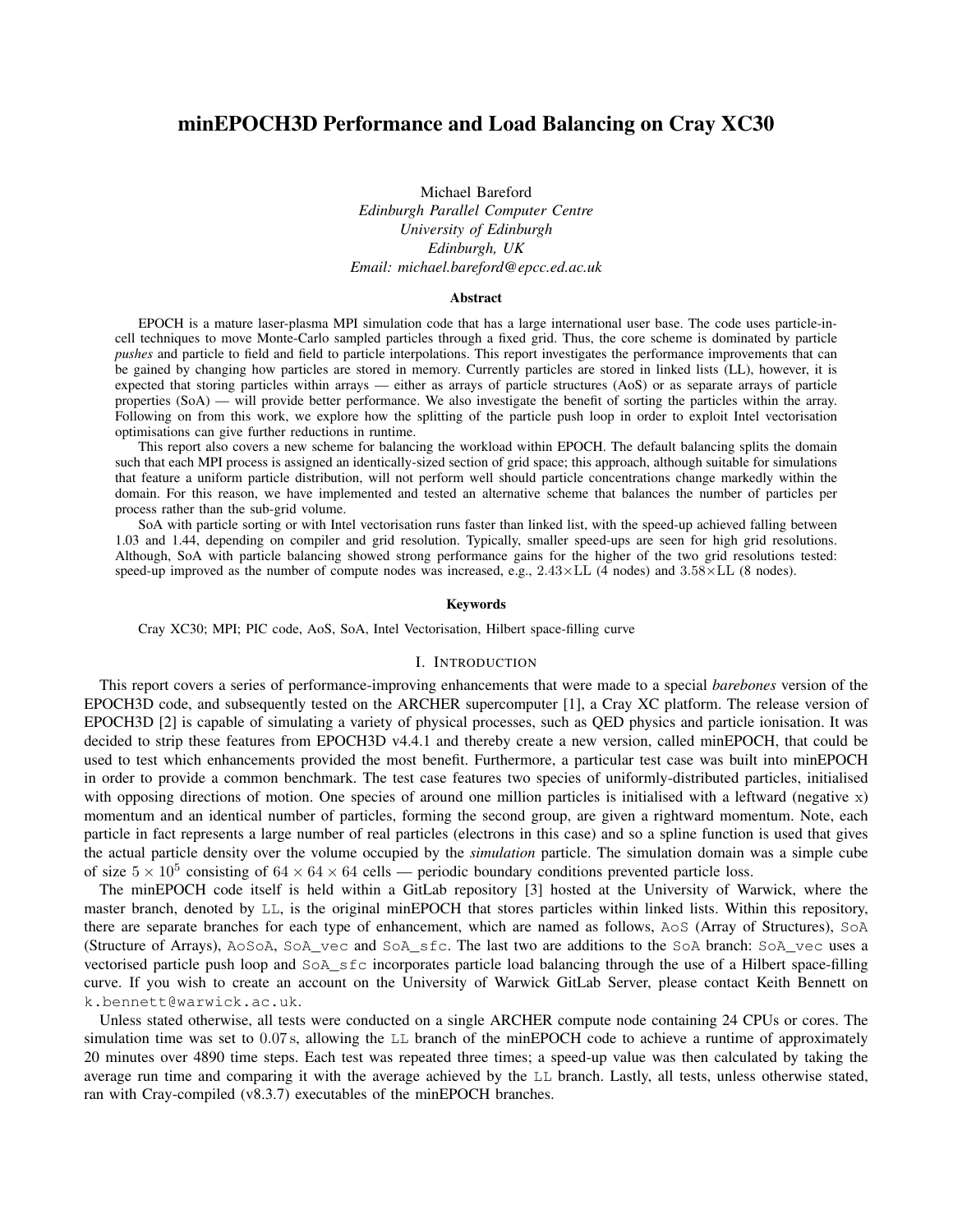## II. PARTICLE DATA STRUCTURES

The linked list branch of minEPOCH defines the particle structure as follows.

Listing 1. Linked List Code Definition

```
TYPE particle
 TYPE( particle ), POINTER :: next , prev
  REAL, DIMENSION(3) :: pos, mom
 REAL :: mass, weight, charge
END TYPE particle
```
A particle is described by five properties, position, momentum, mass, weight and charge, with the weight being the number of actual particles represented by the simulation particle.

The two pointer attributes (next and prev) can be dropped when using an array-based data structure, as is the case for the AoS branch.

```
Listing 2. AoS Code Definition
TYPE vector
 REAL :: x, y, zEND TYPE vector
TYPE particle

 REAL :: mass, weight, charge
 INTEGER :: cell
END TYPE particle
TYPE particle_data
 INTEGER :: size, count
 TYPE(particle), DIMENSION(:), POINTER :: part_list
```
END TYPE particle\_data

The new cell attribute within the particle structure is an index value that indicates the grid cell location of the particle: thus, for a 3D grid, cell =  $i + (j - 1)n_x + (k - 1)n_x n_y$ . The main reason for this attribute is to allow the sorting of particles according to spatial proximity. The array itself is pointed to by the part\_list attribute of the particle\_data structure. When the particle array is created at runtime it is possible to specify a surplus capacity. Two global constants were added for this purpose: partlist\_size\_multiplier is multiplied with the requested particle count in order to calculate the actual array size, and partlist\_size\_min defines the minimum size for all particle arrays. Each MPI process maintains such an array for each particle species, updating those arrays whenever particles enter or leave the sub-grid assigned to the process. Particle removal can be performed by either zeroing the cell attribute of the element within the array that held the particle, or by shifting down by one all the particles stored after the array position of the departed particle. A global boolean flag, c\_part\_shift, is set to true if the second method is desired. Particle addition involves either finding the first particle element with cell = 0, which may exist at any array index if c\_part\_shift is false; otherwise, the new particle is simply inserted at an index one greater than the current particle count. The particle array can be dynamically extended should the particle count be equal to the array size.

The features described in the previous paragraph also apply to the SoA branch, where each particle property is a separate array held within a single data structure.

Listing 3. SoA Code Definition

```
TYPE particle_data
  INTEGER :: size, count
  TYPE(\text{vector}), DIMENSION(:), POINTER :: pos, mom
  REAL, DIMENSION(:), POINTER :: mass, weight, charge
  INTEGER, DIMENSION (:) , POINTER :: cell
END TYPE particle_data
```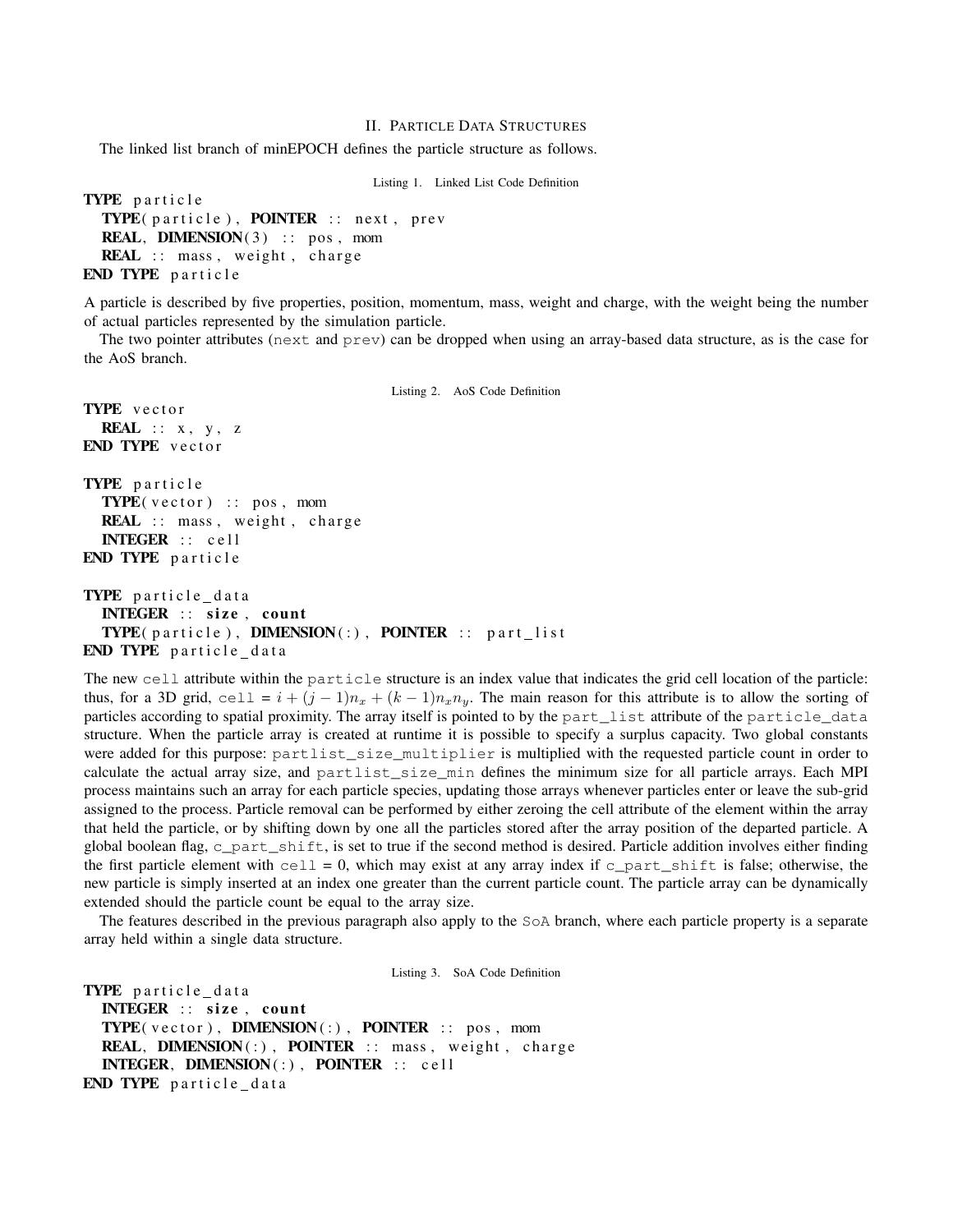The sorting of particle arrays (by grid cell index) can be controlled via the setting of a global constant called sort\_partlist\_stride, where the term *stride* refers to the number of time steps that are required to elapse before the particle arrays are resorted. The particles are never sorted if the stride is set to zero. A third data structure, AoSoA, can be implemented such that it is capable of sorting the particles at every time step.

```
Listing 4. AoSoA Code Definition
TYPE particle_species
  \textbf{TYPE}(\texttt{particle\_list}), \textbf{DIMENSION}(:), \textbf{PONTER}:: \texttt{part\_list}...
END TYPE particle species
TYPE particle list

END TYPE particle list
TYPE particle data
  INTEGER :: size, count
  \textbf{TYPE}(\text{vector}), \textbf{DIMENSION}(:), \textbf{POINTER}:: \text{pos}, \text{mom}REAL, DIMENSION(:), PONTER :: mass, weight, charge
  LOGICAL, DIMENSION(:), POINTER :: live
END TYPE particle_data
```
For each particle species, an array of pointers to SoAs is maintained, where the index to the part list array now plays the same role as the cell attribute from before. The size of the part\_list array is fixed: there is one element for each cell in the sub-grid and the element order implicitly sorts the particles. A live attribute is now required in what used to be the SoA data type (particle\_data) since if c\_part\_shift is false we need to indicate which particles have departed.

III. LINKED LISTS VS ARRAY STRUCTURES

Figure [1](#page-2-0) shows that  $S \circ A$  gives the best performance. The relative speed-up compared to linked list is  $1.22 \times L$ L, which is slightly greater than that achieved by using  $A \circ S$  ( $1.19 \times LL$ ). Turning off particle shifting improved the performance further:



<span id="page-2-0"></span>Figure 1. Runtimes for three branches of the Cray-compiled minEPOCH application, LL, AoS and SoA. Each runtime shown is the average of three runs and is displayed in the legend according to the following format,  $mm:$   $ss \pm ss$ . Particle shifting was turned on and particle sorting was turned off.

speed-ups were increased to  $1.22 \times LL$  for AoS and to  $1.27 \times LL$  for SoA.

As mentioned previously, it is also possible to sort the particles such that adjacent particle array elements are either located within the same grid cell or within neighbouring cells. Reordering the particles in this way leads to further improvement: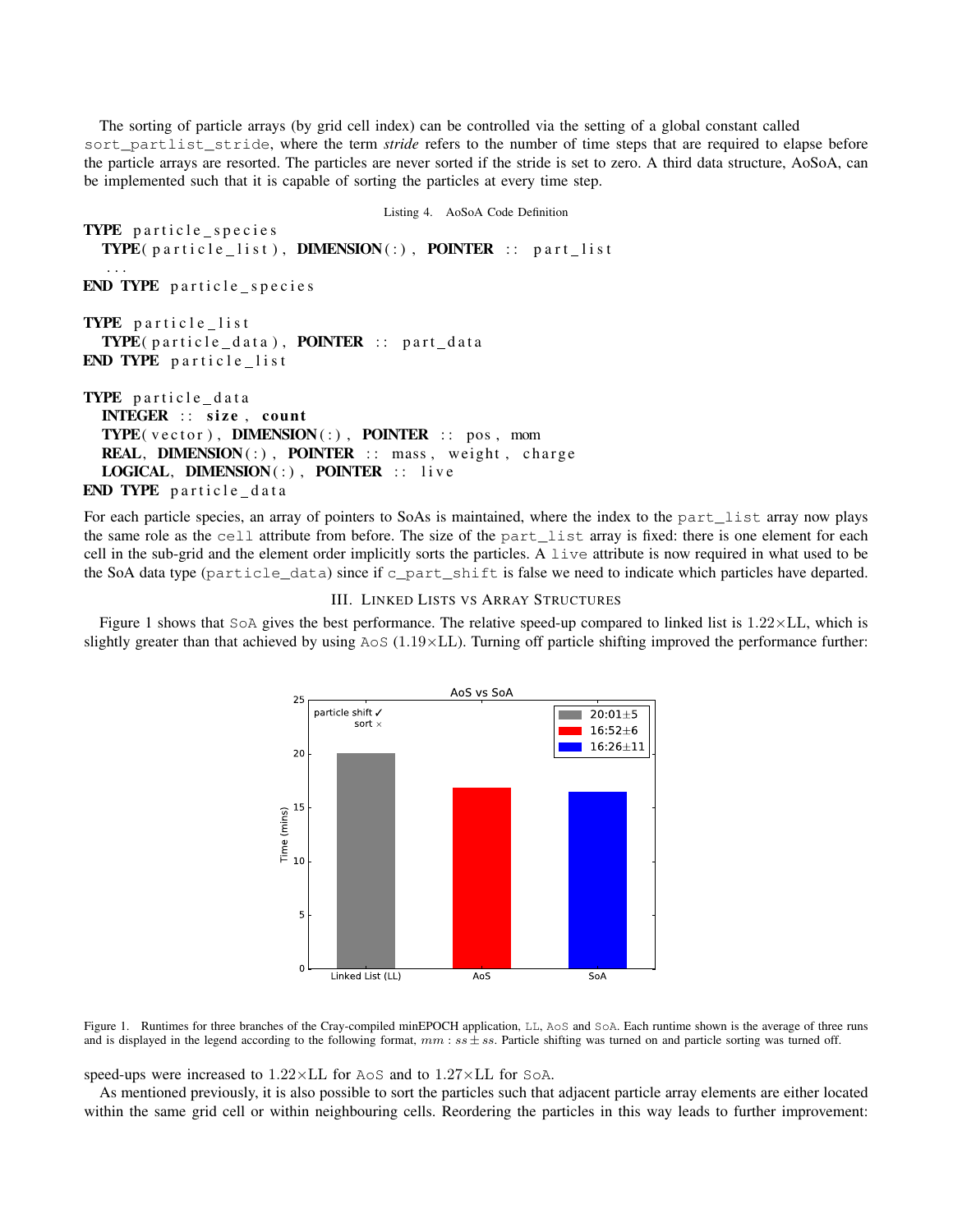the fastest runtimes were achieved by applying the quick sort algorithm to all particle arrays every ten time steps (i.e., sort\_partlist\_stride = 10). Figure [2](#page-3-0) compares the speed-up due to particle reordering across four different data structures.



<span id="page-3-0"></span>Figure 2. Runtimes for four branches of the Cray-compiled minEPOCH application, LL, AoS, SoA and AoSoA. Particle shifting was turned on and particle sorting was also turned on for AoS and SoA: a quick sort was applied over all particle arrays every ten time steps.

Note, a sorting algorithm is not used for AoSoA, since the data structure itself ensures the particles are always sorted. The difference in performance between AoS and SoA is now so slight (SoA is 4 seconds faster) that both data structures have the same speed-up compared to the linked list branch,  $1.33 \times LL$ . AoSoA yielded a speed-up of  $1.3 \times LL$ . When particle reordering is applied, turning on particle shifting *worsens* performance: the speed-up drops to 1*.*24 for SoA and 1*.*25 for AoSoA, and for AoS, the speed-up disappears altogether, i.e., AoS runtimes are slower than that achieved when using linked list.

The ordered particle test runs (with particle shifting turned off) were repeated for higher node counts of four and eight. The simulation time was increased such that the runtime for the linked list branch was maintained at around twenty minutes regardless of node count (e.g., 0*.*25 s for four nodes and 0*.*48 s for eight). The relative performance of the different branches was unchanged although the speed-ups did increase: for example, SoA achieved  $1.45 \times$  LL on four nodes and 1.4 on eight.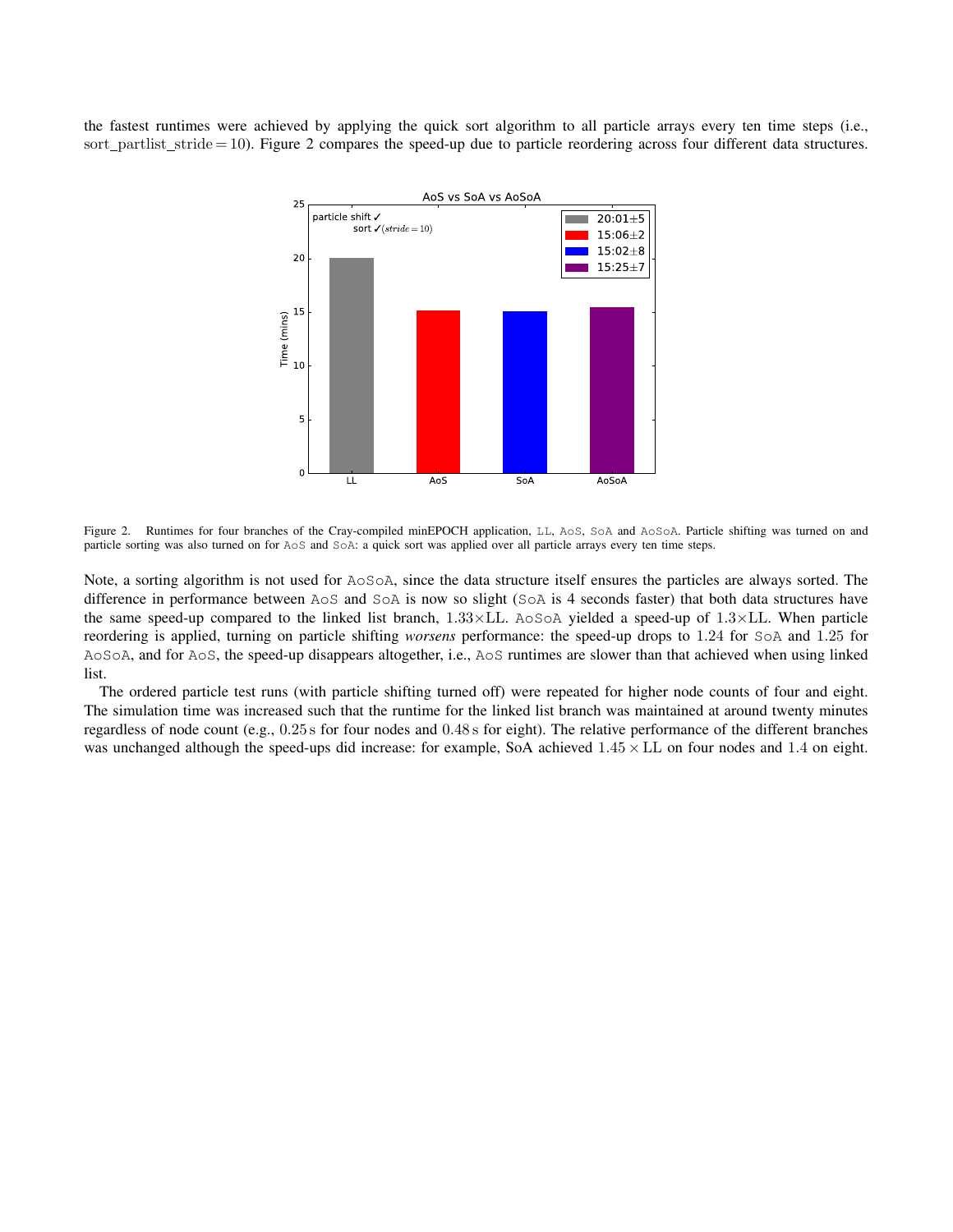## IV. CRAY VS INTEL

The runtimes generated by the Cray-compiled (v8.3.7) minEPOCH executables were compared with the runtimes achieved by the Intel compiler (v15.0.2.164), see Figure [3.](#page-4-0) For Cray-compiled code, moving to SoA with particle sorting gives a



<span id="page-4-0"></span>Figure 3. Runtimes for four branches of the Intel-compiled minEPOCH application, LL, AoS, SoA and AoSoA. Particle shifting was turned on and particle sorting was turned on for AoS and SoA. The longer Cray runtimes are indicated by the white bar segments.

1.33×LL speed-up; however, for Intel-compiled code, this speed-up is a less impressive 1.03×LL (AoSoA has a slightly higher speed-up of 1.07×LL). Furthermore, the improved performance gained by simply moving to an Intel compiler also applies to the linked list branch, which is now *faster* than AoS.

These results are sensitive to the number of cells used to divide the grid (i.e., grid resolution): for example, using a  $50\times50\times50$  grid with a simulation time of 0.15 s, the Intel-compiled code now shows a speed-up of 1.17 $\times$ LL for sorted SoA (AoS and AoSoA exhibit smaller speed-ups of 1.13×LL).

### V. INTEL VECTORISATION

Continuing with the Intel compiler, it is possible to alter the structure of the code within the particle push loop in order to maximise the opportunities for vectorisation. We have incorporated the code restructuring discussed by Bird 2015 [\[4\]](#page--1-3), which involves first splitting the particle push loop into three. The first loop calculates the particle positions at the half time step, after which, the particles are sorted according to the global cell index using a bin sort. The second loop updates particle momenta and calculates the particle positions at the full time step. (At this point, Bird et al. re-sort the particles, but this time, according to the cell index occupied at the *next* half time step - we found that the addition of this step worsened performance, hence it will not be discussed in the main text). Finally, the third loop calculates the currents - this is actually done within a three-deep nested loop, one for each dimension, see the following code fragment.

Listing 5. Current Calculation

```
DO iz = zmin, zmax
  \bf{DO} iy = ymin, ymax
! DIR$ VECTOR ALIGNED
! DIR$ SIMD PRIVATE ( . . . )
    DO ix = xmin, xmax
        j x (\ldots) += j x h (\ldots)jy (\ldots) += jyh(\ldots)j z (\ldots) + = j z h (\ldots)ENDO
  ENDDO
ENDDO
```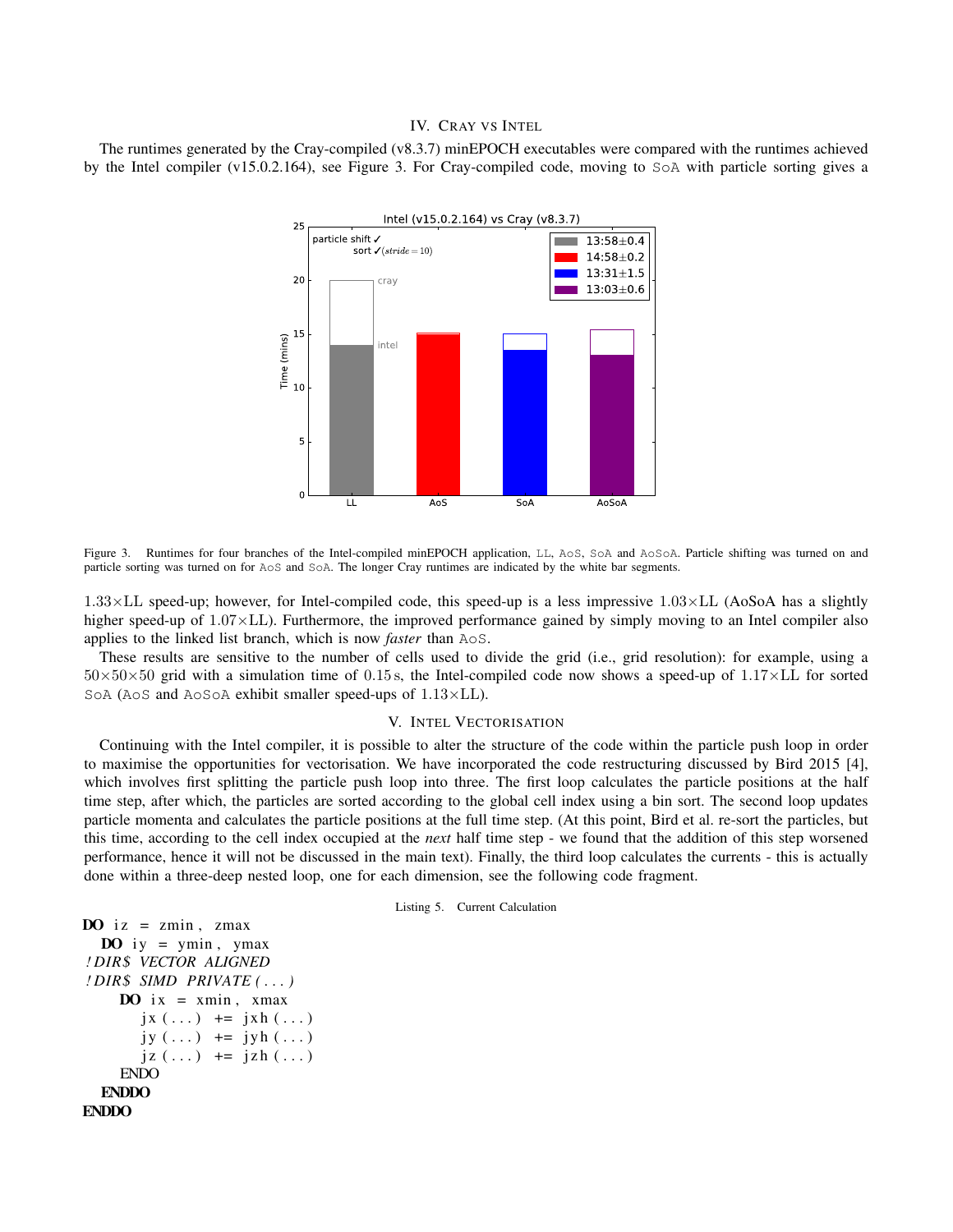In addition, it was necessary to change the set of compile options (e.g.,  $-q$  -traceback -heap-arrays 64 -O2 -xHost -qopt-report5 -align array64byte) such that vectorisation directives were activated and also reported. The benefit of vectorisation depends on where the directives are placed within the current-calculating loops: in the code fragment shown above, the directives are placed immediately before the start of the *x* loop.



<span id="page-5-0"></span>Figure 4. Runtimes for the SoA vec branch of the minEPOCH application distinguished by the placing of vectorisation directives. Particle shifting was turned on and particle sorting was applied within the first loop of each particle push.

Figure [4](#page-5-0) shows that placing the directives before the  $z$  loop gave the best speed-up ( $1.08 \times$ LL) out of the three possibilities. Again, the result improves for a reduced grid resolution of  $50<sup>3</sup>$ , speed-up rises to  $1.25 \times$ LL. Neither of these results is as high as the one reported by Bird et al. [\[4\]](#page--1-3) which was  $1.55 \times$ LL, albeit for a different code base called miniEPOCH2D.

## VI. PARTICLE LOAD BALANCING

All variants of minEPOCH discussed so far divide the domain such that each MPI process (or rank) handles a similarsized portion of the global grid. Instead, the workload could be divided such that each rank handles approximately the same number of particles. Hence, the MPI processes may be assigned grid spaces that vary in volume and are not necessarily cuboid. In order to divide the grid in this manner, we require a curve that visits every grid cell: furthermore, any two adjacent points on the curve must always refer to neighbouring grid cells. The Hilbert space-filling curve fulfils these requirements, it allows us to represent a multi-dimensional space as a one-dimensional function (Figure [5\)](#page-5-1). Plotting the space-filling curve



<span id="page-5-1"></span>Figure 5. Illustrations of Hilbert space-filling curves for 2d (left) and 3d (right) spaces. The left image is credited to Massimo Cafaro, University of Salento, and the right image is credited to William Gilbert, University of Waterloo.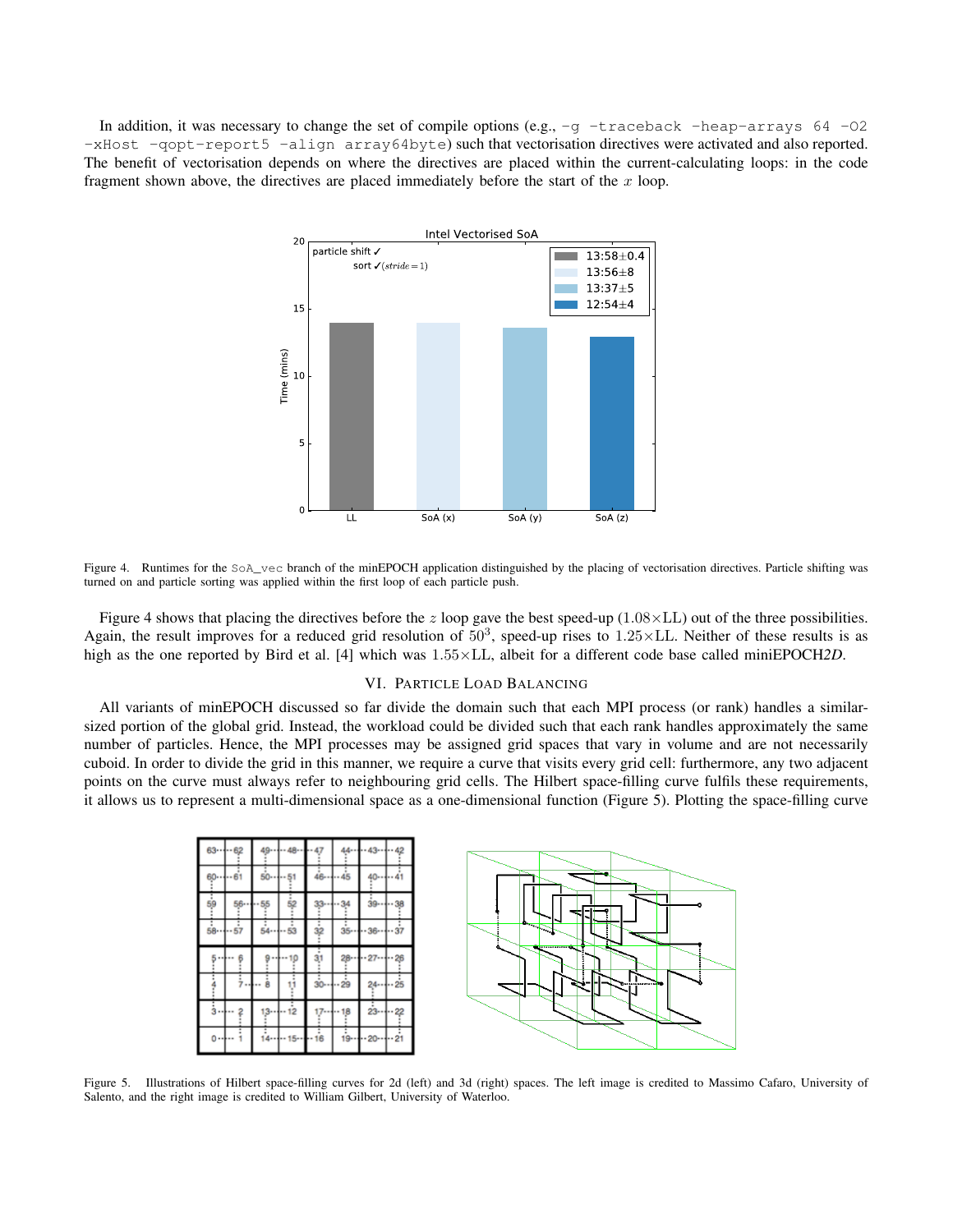can be done recursively and the sequence of points can then be recorded in the following data structure.

Listing 6. Space Filling Curve Code Definition

```
TYPE global_sfc
  INTEGER, DIMENSION( ncell ) :: icell
  INTEGER, DIMENSION( ncell ) :: rank
  INTEGER :: ilocal , ncell local
END TYPE
```
## Every process holds an identical copy of the full space filling curve: the icell array maps each element (or point) of the curve to a specific grid cell and the rank array records the sections of curve assigned to each MPI process, which changes every time the particle load is rebalanced. The curve segment managed by the local process is defined by the ilocal and ncell\_local fields.

A traversal of the curve allows the particles to be shared evenly, since both the total number of particles and the number of MPI processes are known. The former is divided by the latter to get the number of particles per rank. This value can then compared with the number of particles counted over the first section of the space-filling curve. Finding a match demarcates the sub-grid to be handled by rank zero. Repeating this process for all ranks in turn divides the workload according to particle number.

Figure [6](#page-6-0) shows a situation where each rank manages a sub-grid of equal area. This regularity permits a straightforward



<span id="page-6-0"></span>Figure 6. A square sub-grid surrounded by regularly-spaced neighbouring sub-grids. The numbers indicate the ranks of the MPI processes.

scheme for dealing with particles that have crossed sub-grid boundaries. Each MPI process conducts a round of calls to MPI\_SENDRECV between it and its neighbours: for example, when rank 4 sends particles to rank 5 (its right neighbour), it also receives from its left neighbour (rank 3). In other words, send and receives always involve neighbours from opposing sides. This arrangement breaks down when using the space-filling curve approach: if the particle density rises steeply as one moves across the sub-grid then the rank that manages that grid space will have more neighbours on one side than on the other.

A solution is to consider the fact that every sub-grid is associated with a halo of cells that is known to be under the control of the neighbouring ranks. In fact there are two types of halo or boundary cell that fall within the view of a particular rank: an external boundary cell is one that has been assigned to a neighbouring rank, whereas an internal boundary cell is controlled by the local rank but falls within the external boundary of a neighbour. These terms are illustrated by Figure [6:](#page-6-0) the two data structures for external and internal boundary cells both point to an array of cell index lists, each element in the array corresponds to an individual neighbour.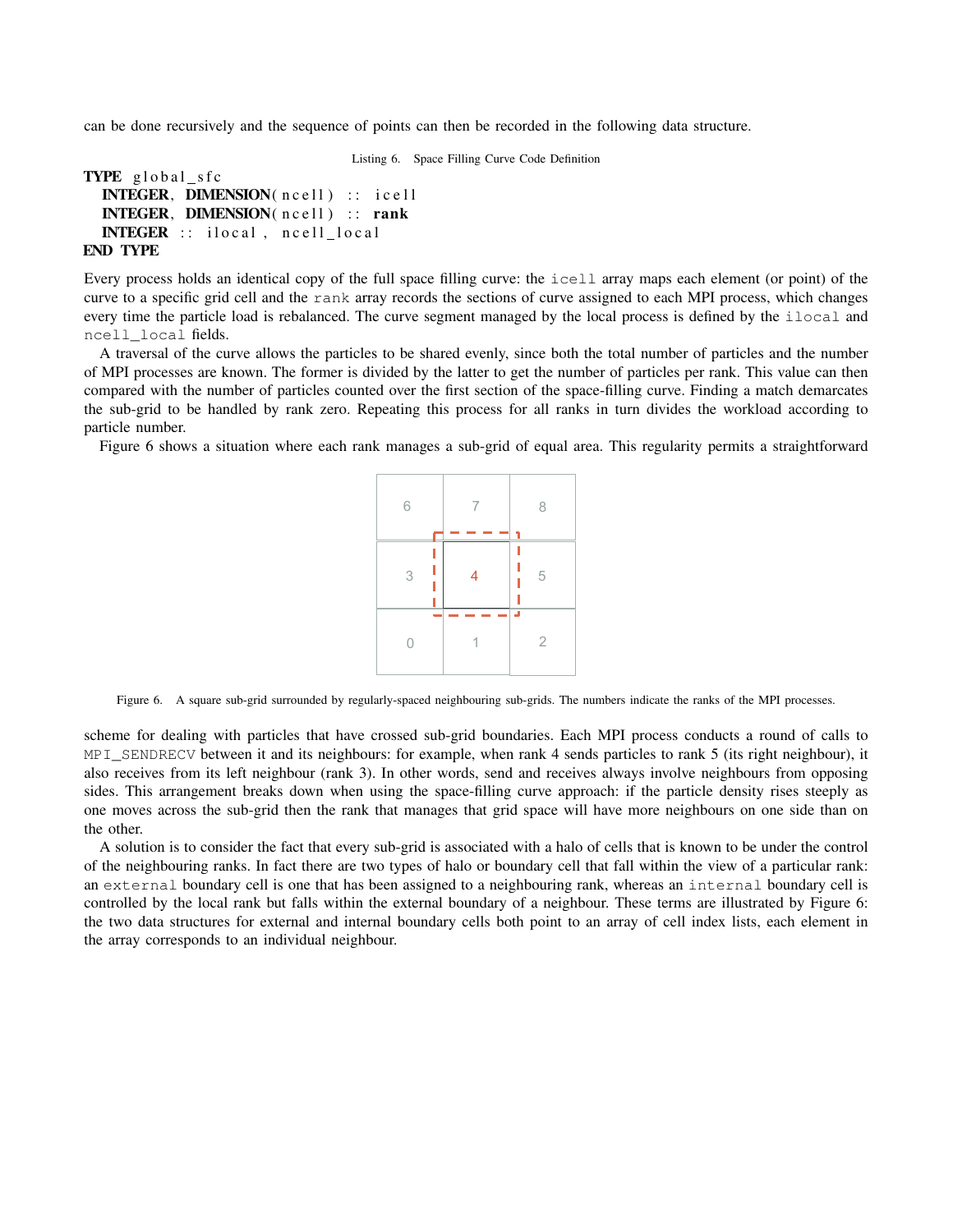

Figure 7. The difference between external and internal boundary cells. Orange indicates the boundary cells for the rank 4 process, black the boundary cells for rank 5.

Thus, the communications between a rank and an arbitrary set of neighbours can proceed like so.

```
Listing 7. Boundary Cell Communication Loop
for each neighbour in sfc_neigh_ext
 MPI_IRECV field data for all external boundary cells
for each neighbour in sfc_neigh_int
 MPI ISEND field data for all internal boundary cells
```
## MPI WAITALL

Although the example above is concerned with field updates, a similar algorithm can be used for transferring particles. In addition, we could also send first then receive, using either MPI\_ISEND/MPI\_RECV or MPI\_ISSEND/MPI\_RECV.



<span id="page-7-0"></span>Figure 8. Runtimes for three branches of the Cray-compiled minEPOCH application, LL, SoA and SoA\_sfc. The results for the latter branch are split into three, one for each communication scheme. Particle shifting was turned on and particle sorting was turned off. Note, particle balancing only applies to the SoA\_sfc branches.

Figure [8](#page-7-0) compares the times achieved for all three communication schemes. Using a non-blocking synchronous send (MPI\_ISSEND) followed by a blocking receive (MPI\_RECV) produces a speed-up of  $1.06 \times$ LL, fractionally faster than using non-synchronous sends. Two constants have been added to the SoA\_sfc branch for the purpose of specifying which of the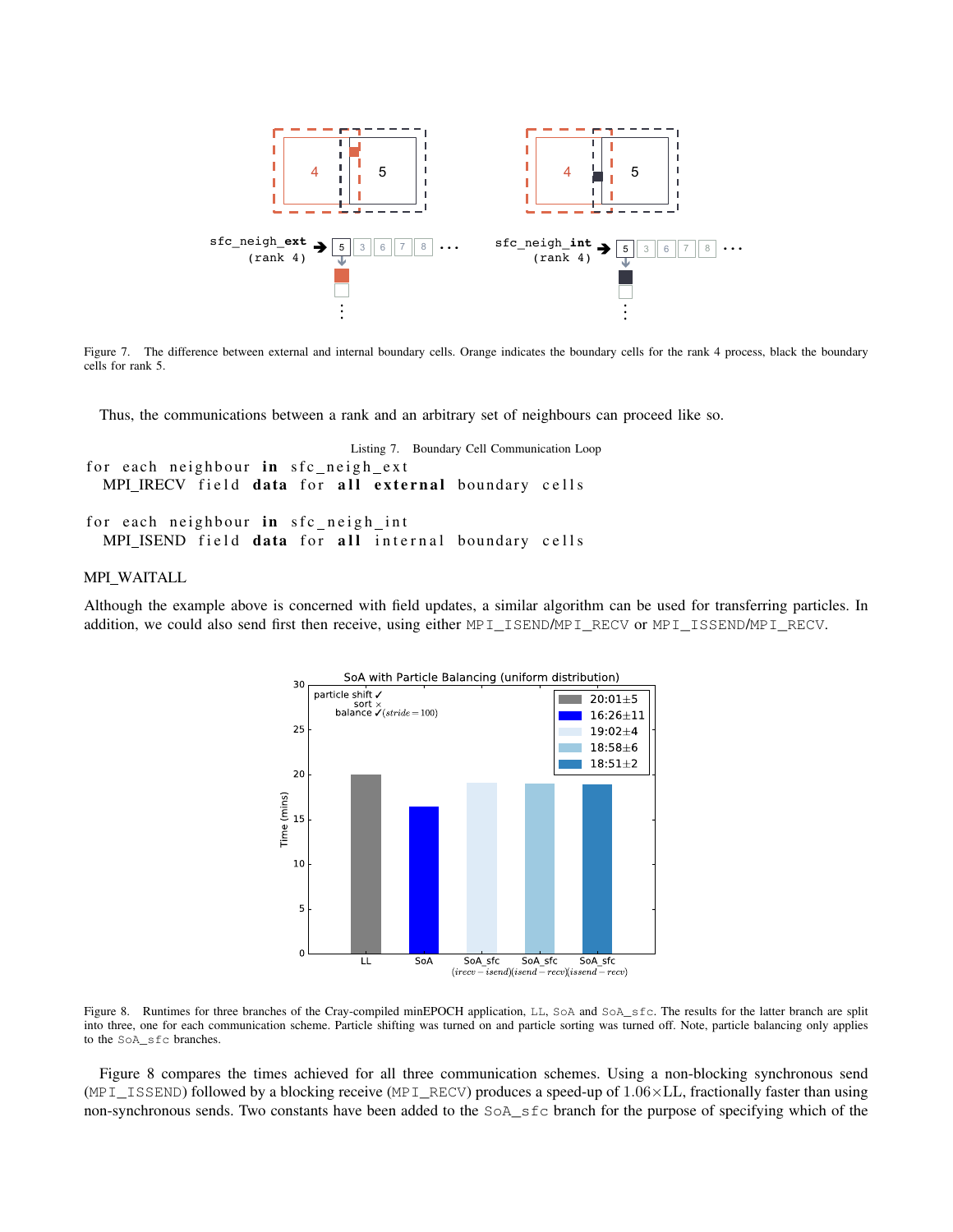three communication schemes are to be used for particles (partcomms\_default) and field data (neighcomms\_default). All three SoA\_sfc times (Figure [8\)](#page--1-4) are slower than that given for SoA: this is because the minEPOCH test case describes a uniform particle distribution ( $~4$  particles per cell). We must therefore change this test case to one more suitable for the SoA\_sfc (MPI\_ISSEND / MPI\_RECV) branch.

The minEPOCH test case will still have two species of particles streaming in opposite directions, but this time, the particles will be concentrated at two density peaks, located at  $(0.25, 0.5, 0.5)x_{\text{max}}$  for the rightward-propagating species and at $(0.75, 0.5, 0.5)x_{\text{max}}$  for the other species, where  $x_{\text{max}} = y_{\text{max}} = z_{\text{max}} = 5 \times 10^5$ . The particle density over the entire grid is thus given by the following equations.

$$
\rho = \rho_{\max} \left[ e^{-(x_l + y_l + z_l)/\rho_0} + e^{-(x_r + y_r + z_r)/\rho_0} \right], \tag{1}
$$

where

$$
x_l(x) = \left(x - \frac{1}{4}x_{\text{max}}\right)^2, \quad x_r(x) = \left(x - \frac{3}{4}x_{\text{max}}\right)^2,\tag{2}
$$

$$
y_{l,r}(y) = \left(y - \frac{1}{2}y_{\text{max}}\right)^2, \quad z_{l,r}(z) = \left(z - \frac{1}{2}z_{\text{max}}\right)^2.
$$
 (3)

The constants,  $\rho_{\text{max}}$  and  $\rho_0$  are set such there are  $\sim$ 1.1 million particles in total, and the simulation time is now set to 0*.*074 s so as to maintain an execution time of twenty minutes for the linked list branch.

With a non-uniform particle distribution, we now see that  $S \circ A$  sfc is faster than SoA and LL (Figure [9\)](#page-8-0). The speed-up for SoA\_sfc is 1.1×LL. This modified test case was repeated for node counts of four  $(t_{\text{sim}} = 0.165 \text{ s})$  and eight nodes (0*.*19 s) — the associated simulation times that keep the LL runtime at approximately 20 minutes are given in brackets. At larger node counts the performance gain produced by SoA\_sfc is more impressive, see Figure [10;](#page--1-5) the speed-ups are



<span id="page-8-0"></span>Figure 9. Runtimes for three branches of the Cray-compiled minEPOCH application, LL, SoA and SoA\_sfc.

 $2.43\times$ LL (4 nodes) and  $3.58\times$ LL (8 nodes).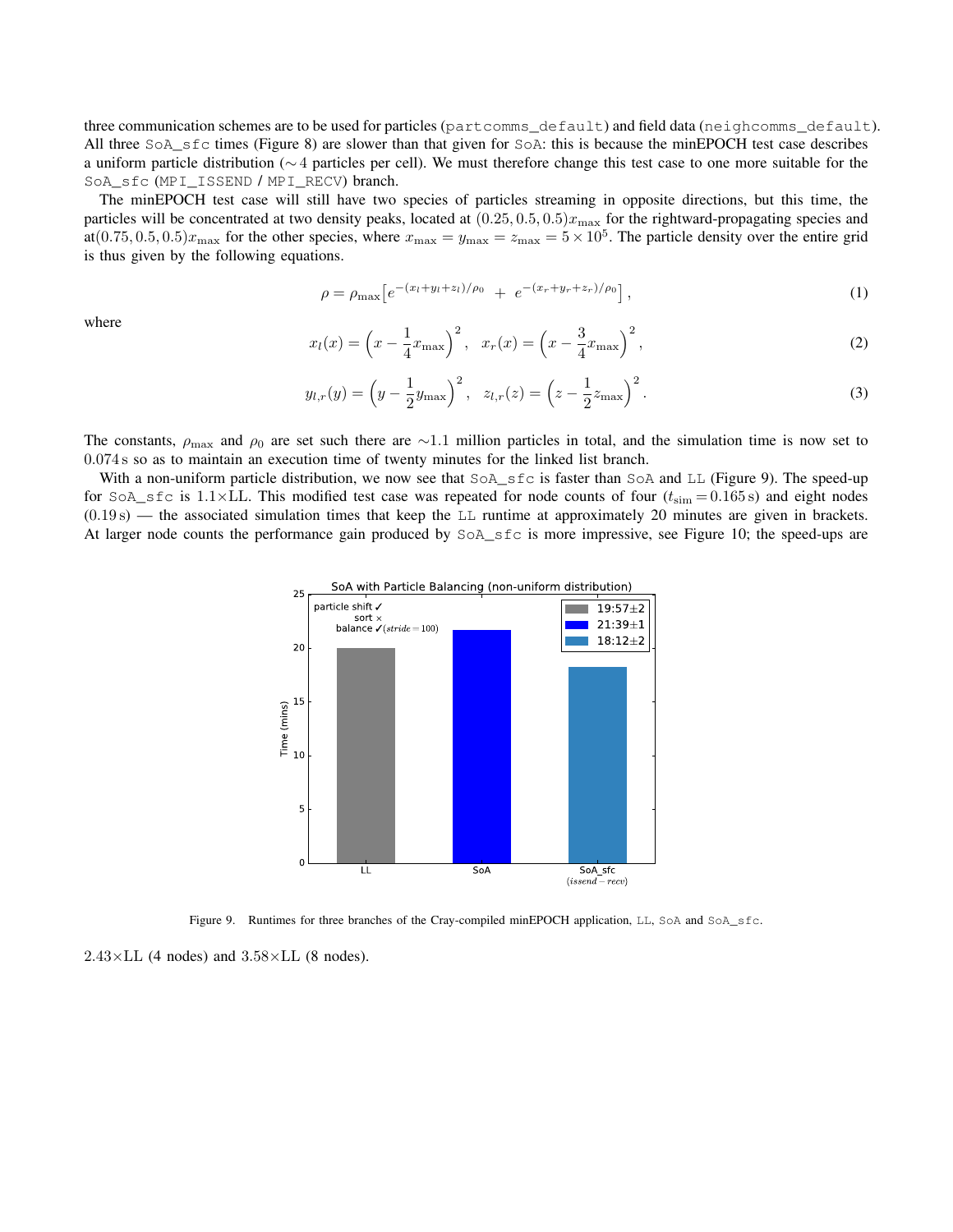

Figure 10. A repeat of Figure [9](#page--1-6) for four nodes (left) and for eight nodes (right).

## VII. CONCLUSIONS AND FURTHER WORK

SoA with particle sorting or with Intel vectorisation runs faster than linked list, although, the precise speed-up depends on compiler and grid resolution (Table [I\)](#page-9-0). However, SoA with particle balancing (SoA\_sfc) shows strong performance gains

| minEPOCH3D SoA     | $50\times50\times50$ (0.15 s, 8190 ts) | $64\times64\times64$ (0.07 s, 4890 ts) |
|--------------------|----------------------------------------|----------------------------------------|
| Sorted (Cray)      | 1.44                                   | $1.33\,$                               |
| Sorted (Intel)     | 1.17                                   | $1.03\,$                               |
| Vectorised (Intel) | 1.25                                   | 1.08                                   |

#### Table I

<span id="page-9-0"></span>SOA SPEED-UPS COMPARED TO LINKED LIST  $(xLL)$  for the CRAY AND INTEL COMPILER AT TWO GRID RESOLUTIONS (TS = TIME STEP).

at  $64\times64\times64$  (compared to linked list) for a non-uniform particle distribution: speed-up improves as node count increases, e.g., 2*.*43⇥LL (4 nodes), 3*.*58⇥LL (8 nodes).

As regards further work, the SoA\_sfc branch should be retested with particle sorting turned on; this should improve performance once more. There are also some aspects of the particle balancing that could be enhanced: for example, at present, only periodic boundary conditions have been implemented for the field arrays. Secondly, the fact that every MPI process has a copy of the entire space-filling curve, limits the grid size to  $512<sup>3</sup>$  for an ARCHER node of 24 cores and 64 GB of RAM.

The ability to represent larger grids would require the use of MPI IO to write the global sfc data structure to file. The current SoA\_sfc implementation has each MPI process performing the same recursive algorithm to plot the entire space-filling curve (see the plot\_sfc subroutine in balance\_sfc.F90). The MPI processes then independently identify those sections of the curve under their control. A subsequent MPI\_AllReduce results in all processes having a record of the initial rank ownership for the full curve. If MPI IO is to be used, just one rank should be responsible for plotting the Hilbert curve, writing the coordinates to a file as it does so. This rank should also be able to specify the initial rank ownership, assuming that the grid space has been evenly partitioned before any particle balancing has been applied. So far, all IO relating to the Hilbert curve is a once only cost, incurred before the first time step. During the simulation, a set of file IO operations, from all processes, will be needed to re-specify the rank ownership whenever the workload is re-balanced; some parallelism should still be possible if the process IO is done a block at a time, and if the options for Lustre file striping [\[5\]](#page--1-7) have been set appropriately.

Finally, the minEPOCH code uses three-dimensional arrays to record how the electromagnetic field varies over the subgrid volume, but the segment of space-filling curve that encloses a sufficient number of particles for a single MPI process is unlikely to map to a sub-grid that has a regular shape. Instead, the sub-grid for a single process is represented as the smallest regular shape that encloses the section of space-filling curve, see red rectangle in Figure [11](#page--1-8) (right). This enclosing shape is expanded to include the boundary cells (Figure [12\)](#page--1-9). Then a mask is added that records which cells are actually controlled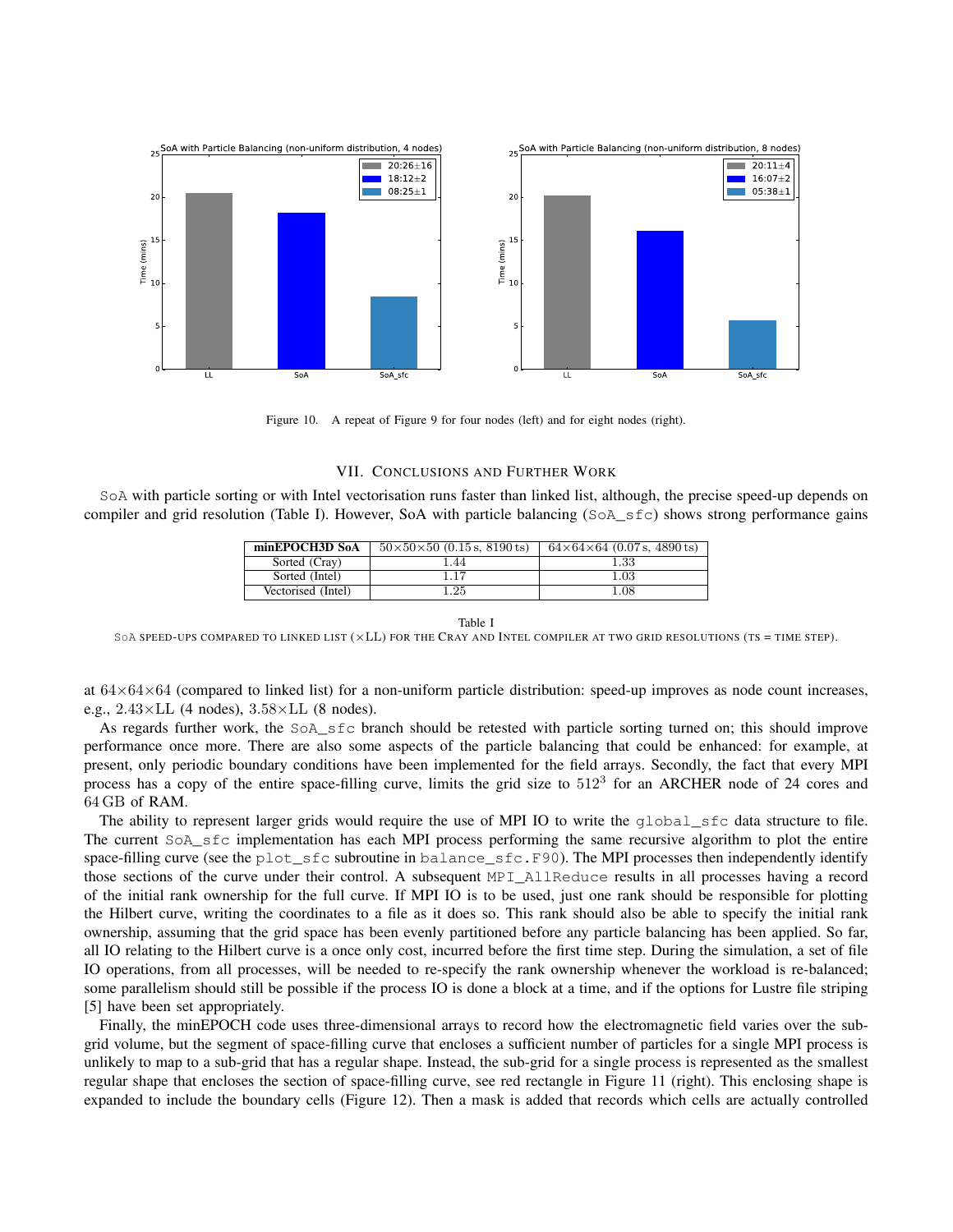

Figure 11. A space-filling curve defines a 2D volume that is not rectangular (left), however, the associated field arrays do encompass a rectangular area (right).

| 12     | 9  | $9 - 9$ | 9  | 9  |
|--------|----|---------|----|----|
| 12     | 10 | 10      | 10 | 13 |
| 12     | 10 | 10      | 10 | 13 |
| 12     | 10 | 10      | 13 | 13 |
| $11 -$ | 10 | 10      | 13 |    |
| $11 -$ | 11 | 11      | 11 |    |

Figure 12. The sub-grid field arrays are enlarged to include the boundary cells (left) and a mask is applied that indicates which ranks control which cells (right).

by the MPI process (e.g., rank 10) and which processes are in charge of the boundary cells. The value of -1 is reserved for those cells that fall outside the true boundary. This method is convenient but creates some wastage: on average,  $\sim 22\%$ of the sub-grid field array elements are not used (i.e., have been assigned a -1 value) for the uniform particle distribution test case. This figure falls to  $\sim$ 10% for the non-uniform distribution. One way to eliminate negative mask cell values would be to divide an irregular-shaped sub-grid into a set of differently sized sub-sub-grid volumes (Figure [13,](#page-10-0) left): alas, each of these smaller sub-grid volumes would need to maintain a collection of boundary cells in order to be processed by the particle push routine. Hence, overall, more cells would be required compared to the simpler implementation.



<span id="page-10-0"></span>Figure 13. The irregular sub-grid is split into two regularly-sized smaller sub-grids (left), which are then enlarged to include the necessary boundary cells (right). Duplicated boundary cells are shaded grey.